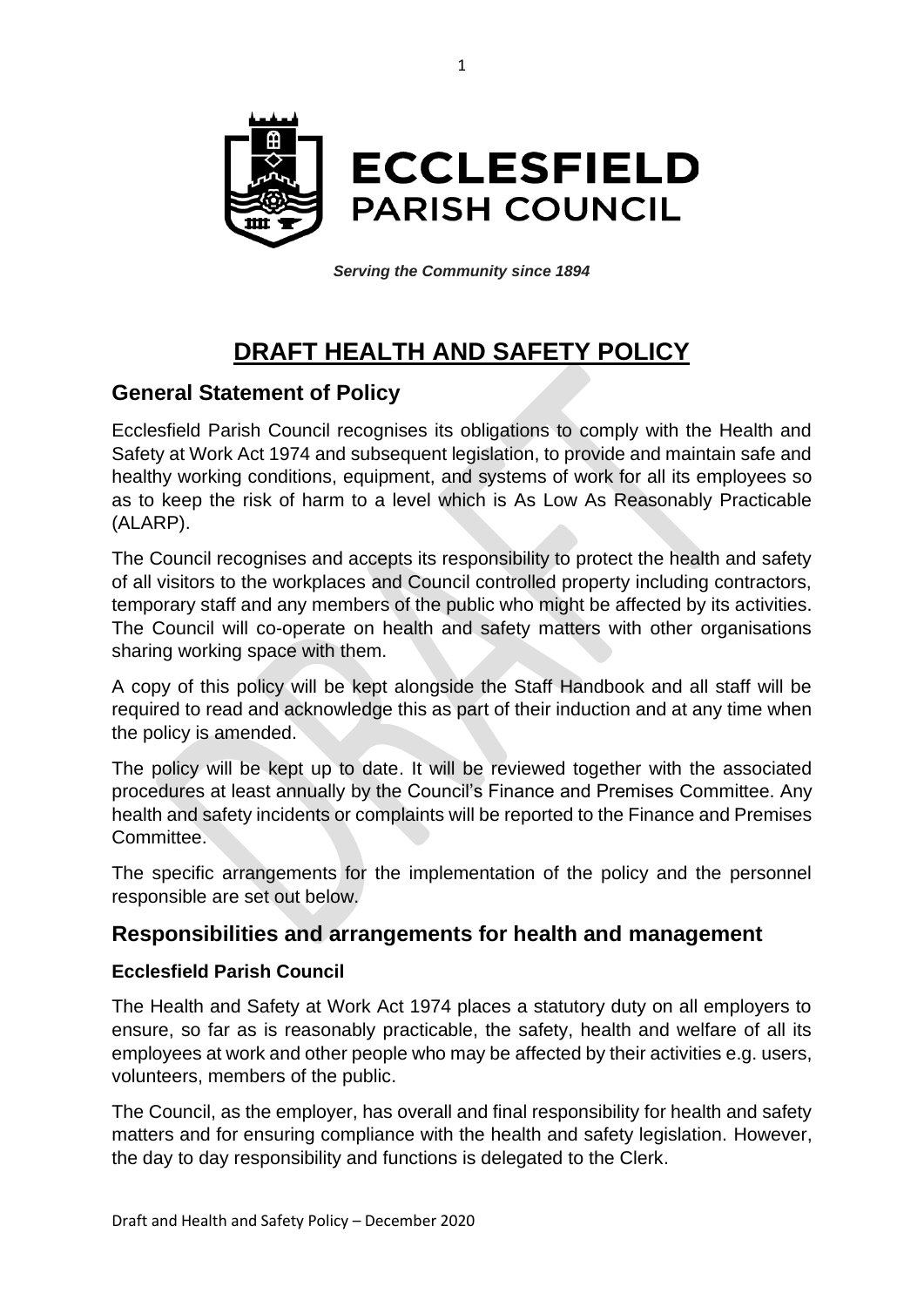#### **The Clerk**

The Clerk has overall responsibility for ensuring that the health and safety policy is adhered to at the Council's premises:

- Risk Assessments are undertaken and reviewed for all activities that may result in harm, that control measures are identified and implemented, that the results are written up and staff are briefed on the results of the risk assessments and control measures.
- Line Managers and supervisors are aware of their responsibilities to their staff and volunteers.
- Employees receive sufficient information, training and supervision on health and safety matters and that records are kept of such training.
- Employees have adequate time, resource, and equipment to carry out tasks safely.
- Employees understand that, should they have any Health or Safety concerns, that they have a duty to report them and (if appropriate) cease work until adequate arrangements are in place.
- There are arrangements in place to monitor the maintenance of the premises and equipment and working practices.
- Ensure that staff and members of the Council who undertake any health and safety work or monitoring on behalf of the Council have the time, facilities, and resources to carry out their business effectively.
- Accidents are investigated and reported to the Council and other statutory bodies.

#### **Competent Persons**

The Clerk will appoint from amongst the Council's employees, at least one additional 'competent person' as defined in the Management of Health and Safety at Work Regulations 2014

Competent person (s) will report to the Clerk and will assist in assessing the health and safety risks to the Council's employees, visitors and the public, and devising and applying measures to improve health and safety. The Clerk will ensure that the competent persons have adequate time, information, training, and resources to undertake their task.

The Clerk will ensure that all employees are told who the competent person (s) are.

The names and contact details of the Competent Person (s) will be prominently displayed on staff notice boards.

#### **All employees**

All employees have the responsibility to co-operate with the Clerk and the Council to achieve a safe and healthy workplace and to take reasonable care of themselves and others and to comply with agreed methods of working.

Employees must not intentionally or recklessly interfere with anything provided for their health, safety, and welfare. Serious breaches of the Health and Safety Policy and rules (e.g., misusing equipment, deliberately putting someone else's safety in danger) will be dealt with through the Council's Disciplinary Procedure.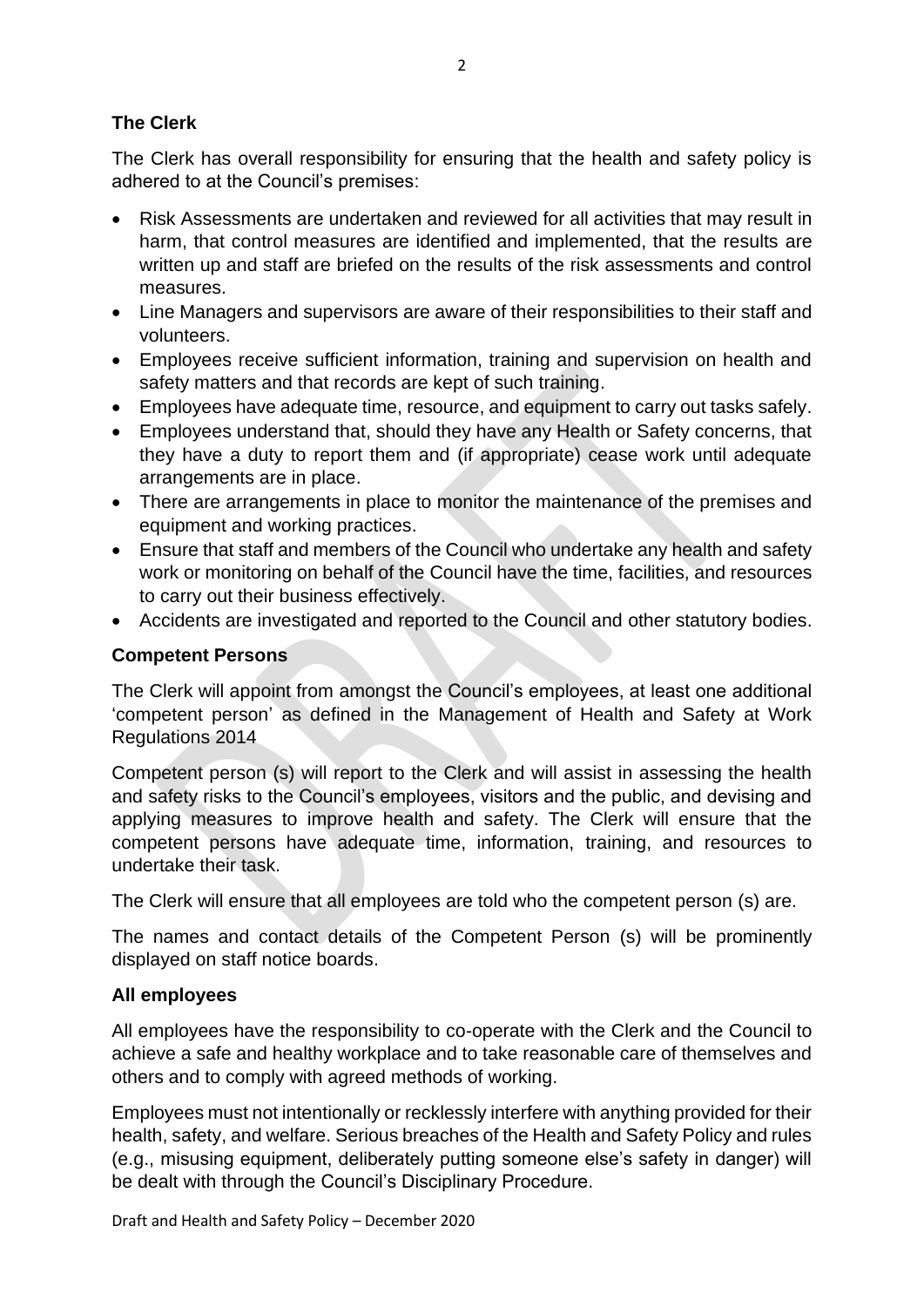Whenever an employee notices a health or safety problem, they must immediately inform their line manager or one of the competent persons for them to record the issue and prevent it from happening again. They may also inform the Clerk. Employees have the right to cease any operation where they feel that health and/or safety is a problem until the matter is resolved.

Health, safety, and welfare matters may be raised by any employee at team meetings.

# **Fire Drills**

- Ensure the Clerk arranges the testing of fire alarms and fire drills.
- Assist with the efficient evacuation of the Council's staff and visitors.
- Liaise with the Emergency Services and Clerk at the assembly point.
- Ensure the Council's staff are aware of the fire alarm and fire drill.

# **First Aid**

The Clerk in conjunction with the competent person (s) will undertake on at least an annual basis a first aid-needs assessment to establish what level of first aid needs is required, in accordance with Government guidance and best practice.

Training will be provided to help them fulfil these duties.

The outcomes of this assessment and any recommendations will be reported to the Finance and Premises Committee for action.

# **Reporting and Recording**

The Clerk is responsible for ensuring accurate record keeping in accordance with current Health and Safety Regulations.

### **Work Activity Risk Assessment (WARA)**

The Clerk will ensure that a competent person carries out appropriate WARA in accordance with the 1992 Management of Health and Safety at Work Regulations and the Approved Code of Practice (ACOP). Such WARA and the resulting Control Measures will be written up and be briefed to all relevant staff.

The written WARA will be reviewed and updated annually to ensure they cover all employees against all risks and to ensure that any action identified as needed in the Risk Assessments has been carried out. The WARA will also be updated every time that there is a major change in working practices. The WARA will cover all the Council's employees.

# **Training**

The Clerk will ensure that new employees receive information on health and safety as part of their induction and when anything changes and at regular intervals (e.g., no more than 12 months).